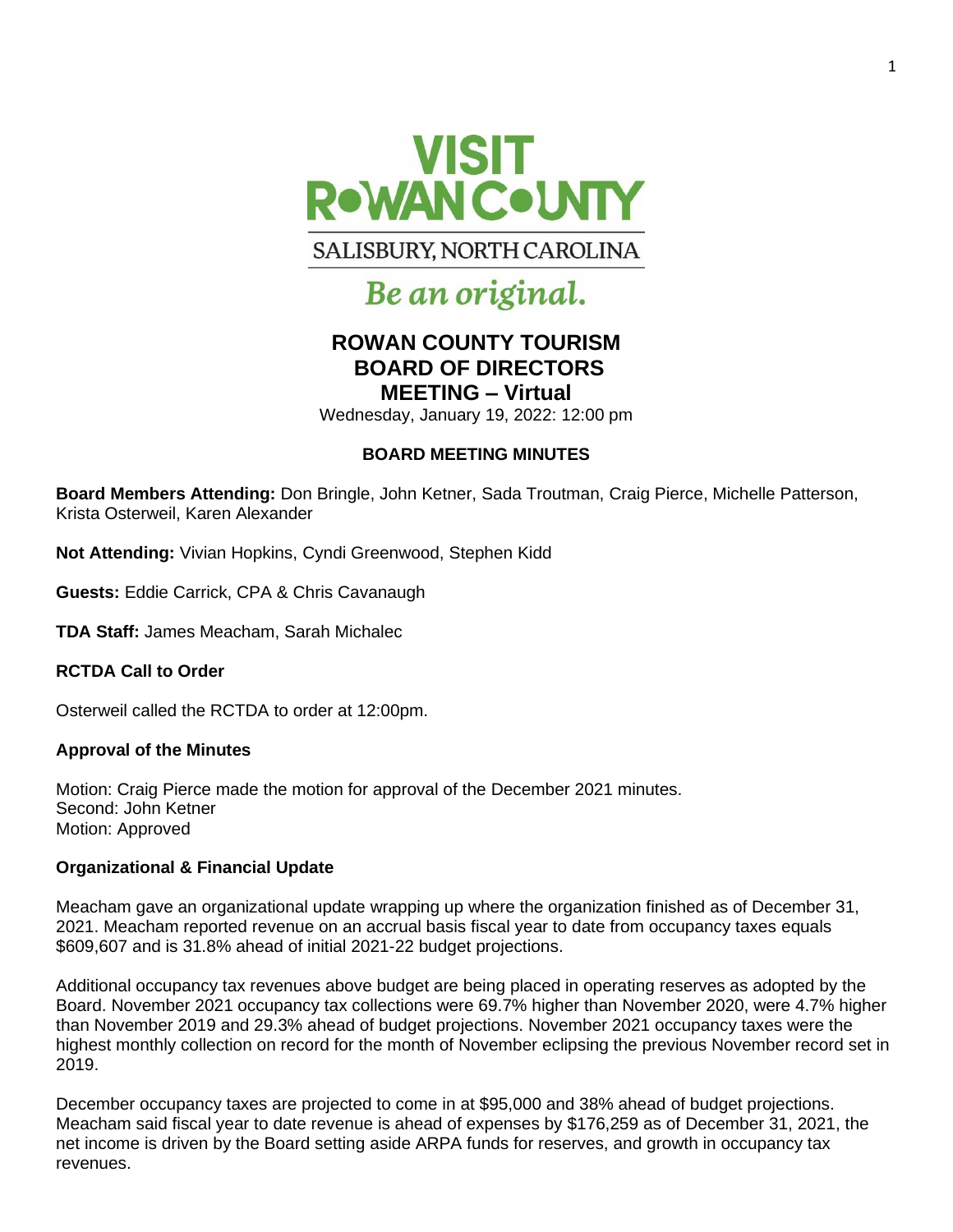COVID relief ARPA grants as approved by the Board in the amount of \$152,483 were distributed in December. A combination of the grant distributions approved by the Board, holiday marketing campaigns and three payroll cycles in December resulted in a net loss for the month of \$179,233, with \$152,483 coming from the COVID relief grants.

Meacham reported total current assets of \$454,027 a decrease of \$178,495 from 11-30-21; with \$152,483 coming from the COVID grant program disbursements. Accounts receivables were \$193,413 consisting of November and December a\occ. taxes. Cash on hand as of 12-31-21 was \$260,613 a decrease of \$152,737 from 11-30-21. Total assets equaled \$3,306,538 as of December 31, 2021.

#### **Finance Committee Report**

The Finance Committee met last week, John Ketner reported that the committee is pleased with the economic recovery and the performance of the organization in 2021 and heading into 2022. Staff has had a part-time temporary person filling a budgeted full time position and would like to make that role a permanent position. The primary duties of the position would consist of partner services, destination engagement, trolleys, packages and driving traffic to county destinations. Meacham said one of the primary duties with the position will be real time staff presence in assisting with digital promotion and content generation relating to community tourism partners.

Ketner reported that staff is recommending \$8-9,000 in unallocated capital funds be utilized to have Chris Cavanaugh come back to assist the board in updating priorities for destination development. Meacham noted that the TDA is near the end of the 10-year Tourism Master Plan and needs to identify what the capital priorities and funding objectives are for the next several years.

Motion: The Finance Committee made the recommendation to hire Cavanaugh to assist with determining destination development priorities. Second: Craig Pierce Motion: Approved

Ketner reported that staff recommends, providing the financial status remains strong, retiring the branding loan at the end of this fiscal year. In addition, staff compensation will be reviewed, and wage increases will be considered for cost-of-living adjustments and will also exlore what Rowan County sets for the COLA's for FY22-23 budget.

## **Audit Reports Year Ending June 30, 2021**

Meacham reminded the members of the yearly audit presentation on the RCTDA and the SRCVB. The RCTDA is legally required to complete an audit and file with the LGC and the state treasurer's office.

Eddie Carrick, CPA reported that 2020-21 seems to be a stabilization period after the initial pandemic period of 2019-2020. Carrick noted there were several unique items that occurred this year due to the ongoing Covid-19 situation. Carrick reviewed those changes as well as some of the items that were adjusted this year. Carrick gave the 2020-21 RCTDA Audit report stating that the organization received an unqualified or clean opinion.

Carrick reviewed key components of the report for the board. Carrick noted that RCTDA is a governmental entity and is monitored by the State Treasurer's office and LGC each year. A review of the Audit's highlights from the report were provided. Carrick reported that the RCTDA audit was accepted by the State Treasurer's office and Local Government Commission.

Carrick reviewed the 2020-21 SRCVB audit report noting the CVB also received an unqualified or clean opinion. Carrick noted that the CVB runs very , as designed being a subset of the TDA. Carrick pointed out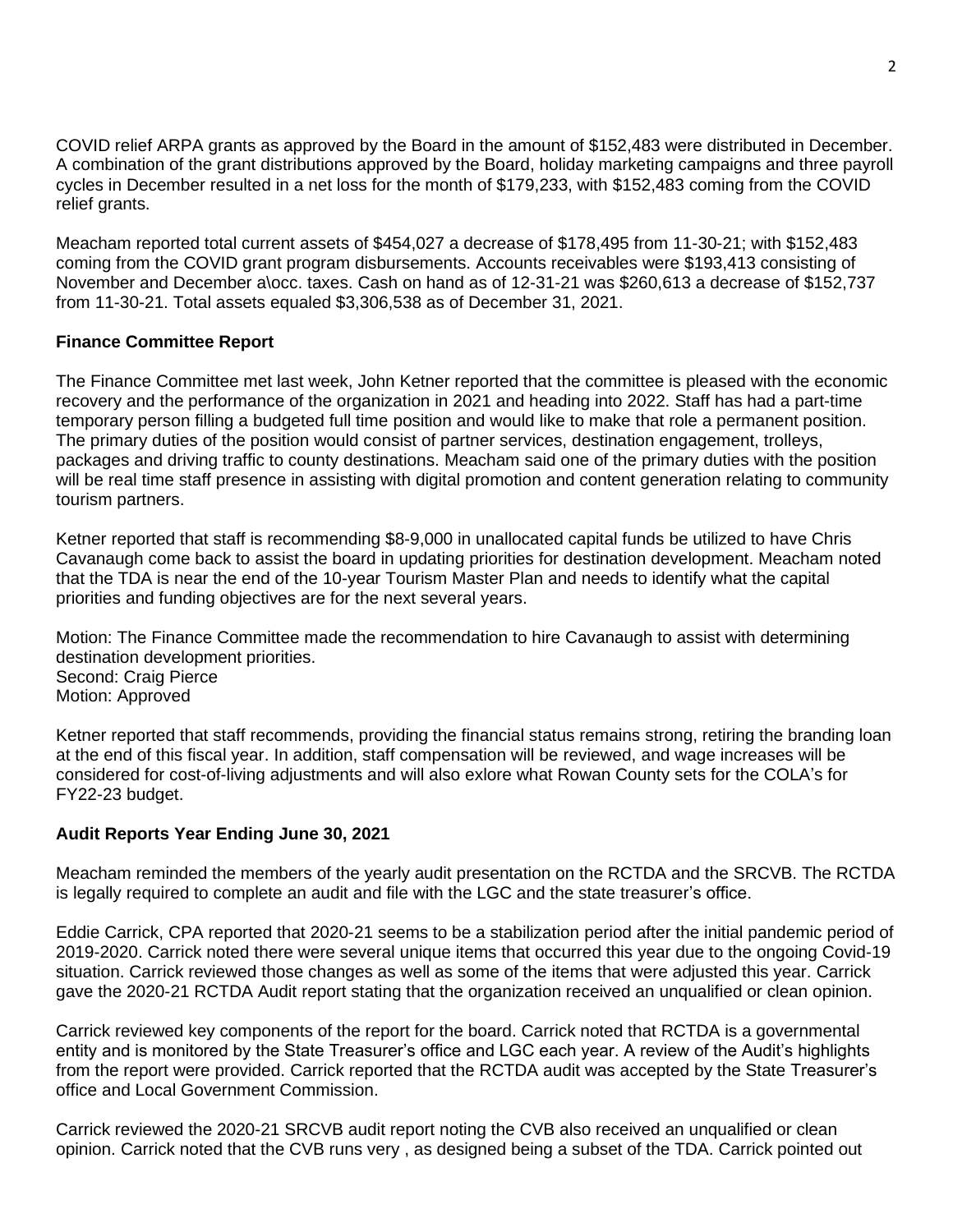pages 5-6 that illustrated the expenses covered by SRCVB. Carrick thanked the board for the opportunity to serve the organization and the staff for the hospitality.

Meacham stated that the receipt of the ARP funds was communicated to Carrick, and he is aware of those funds for the coming 2021-22 audit.

#### **Destination Marketing Report**

Meacham reported that Furr is ill and not available today. Michalec and Meacham provided the year-end report for the board. Typically, in January staff gives a calendar year-end report. The standard monthly report is available on the website for anyone who would like to look at the data later.

Meacham reviewed the tourism support investments for the year outside of the packages. The lodging market data year to date was presented by Meacham and it revealed that annual profitability is beginning to return to the lodging industry which is key. Total revenue for 2020-21 are currently trending ahead of 2019-20.

Meacham briefly reviewed the various marketing campaigns during 2020-21. The partnership with the Cannon Ballers was very successful and offered a great deal of exposure for the county. The sponsorship with the Cannon Ballers has been renewed for 2022-23.

In addition to the primary marketing campaigns, Michalec reported that digitally there were some specific focuses such as constant event updates, attractions availability, as well as promoting visiting outdoors and shopping local. Michalec reported 187,000 total users to the website which was up 65% over 2020 and 16% over 2019. Total pageviews equaled 362,000 up 67% over 2020 and 6% over 2019. Mobile continues to be the primary device visitors are using to view the website.

Michalec reported that primary visitors to the site by state locations were in NC VA SC GA and TN. Cities with highest online visitation included Charlotte, Raleigh, Concord as well as Atlanta, GA. Michalec reminded the board that the new website will be up in the spring of 2022 with online capability for booking lodging and packages.

Michalec reported 21,423 Facebook fans with 3 million impressions which is up 306% from 2020 and up 21% from 2019. Instagram has 1,973 followers with 96,000 impressions which is up 14% from 2020 and 27% from 2019. Twitter has 2,123 followers, 56 impressions. Followers are up 3.5% from 2020 and 10.5% from 2019. Overall, marketing content was displayed 313 million times up 243% over 2020 and 14% over 2019. Michalec reported 34,000 views of the blog which is up 39% from 2020 and 13% from 2019. Finally, the email newsletter had an 18% open rate, with 4,563 subscribers which is 6.7% growth in subscribers over 2020.

Ketner and other board members commended the marketing staff on putting the organization back ahead of 2019 in many of these digital areas, especially given the challenges from the COVID.

Meacham reported that in 2020-21 there were a total 246 packages with 437 room nights. Polar Express was a good indicator of how things can be demographic specific. Ticket sales for the event were very good, package sales were down due in part to the various aspects of pandemic travel. Staff is going to work on growth strategies for package programs in the coming year in context of the new dynamics of COVID.

Meacham reported that trolley revenue from 2020-21 reflected in the report was driven all by private rentals except for the two corporate sponsorships of F&M and Novant.

Meacham reported that organized group travel is slowly returning with, the Rail Passenger Car Alliance and the Little League Softball Tournament coming back in 2022-23.